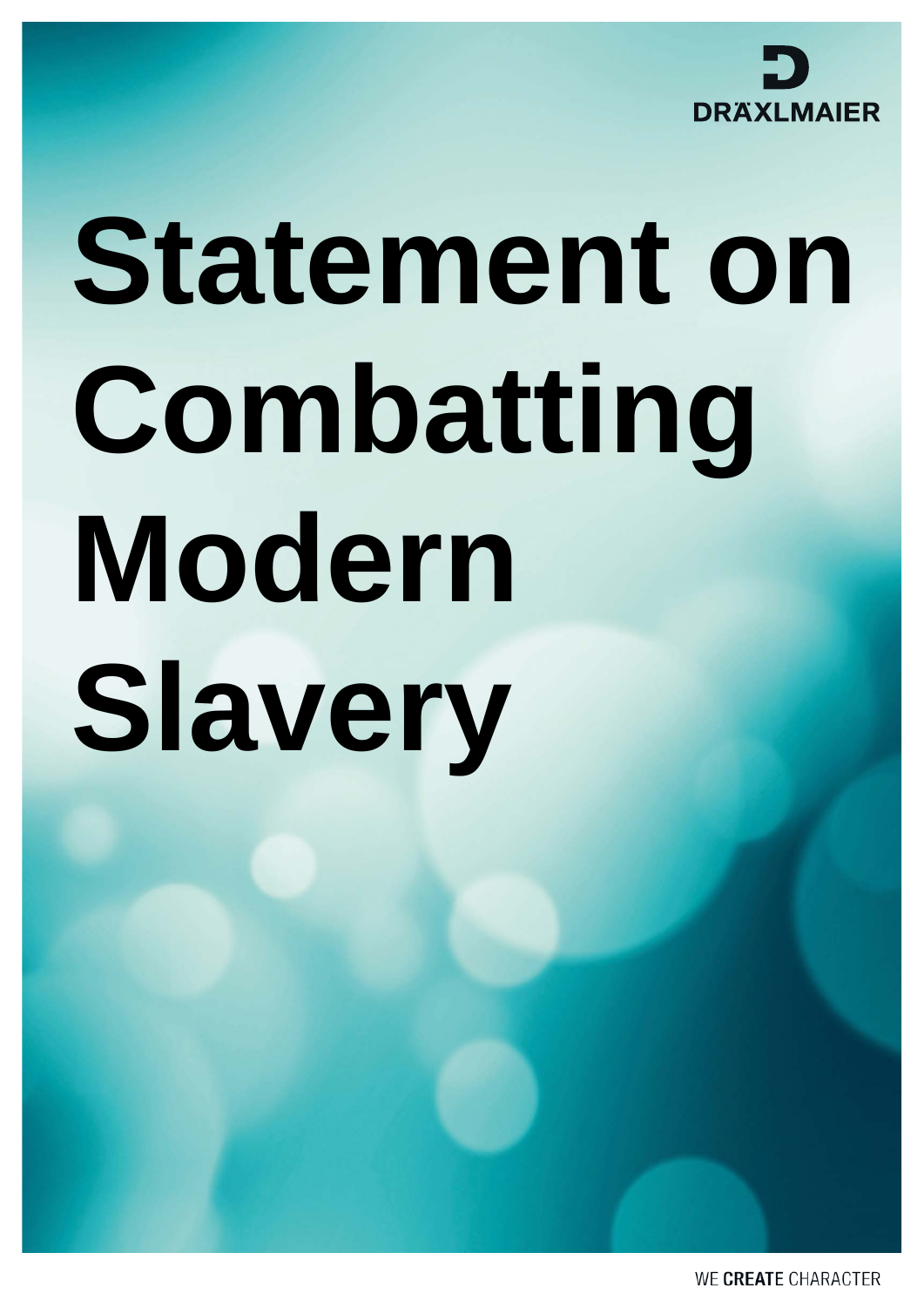

# **Statement on Combatting Modern Slavery**

## **Committed to ethics and integrity**

DRÄXLMAIER is committed to adhering to laws and regulations at a global level with regards to fair working conditions and combatting human trafficking, the exploitation of labor and modern slavery. Furthermore, the company discloses the measures it takes to ensure fair working conditions in production within the supply chain.

The UK Modern Slavery Act requires companies operating in the United Kingdom to publish a statement every year on combatting modern slavery and human trafficking. This statement describes the activities undertaken by the DRÄXLMAIER Group to prevent employees from being exploited and to combat modern slavery human trafficking. This is effective both for the company's internal operations and the supply chain.

#### **The company**

The DRÄXLMAIER Group is an international automotive supplier with over 60 sites in more than 20 countries. Hence, there is open-mindedness and tolerance towards all people, cultures and religions as a matter of course. The success of the company that was founded in Germany in 1951 is based on the competence and commitment of around 70,000 people worldwide. In 2017, DRÄXLMAIER achieved a turnover of 4.1 billion Euros. For the DRÄXLMAIER Group as an ownermanaged company, responsible, long-term thinking has always been the basis for economic success. An integral part of the strategy is therefore developing the business production processes and products more effectively, thus increasing the competitiveness of the company in the long term.

The DRÄXLMAIER Group supplies premium carmakers worldwide with complex on-board electrical systems, central electric and electronic parts, exclusive interiors and battery storage systems for electro-mobility. The combination of core competences in interior, electric, electronic and storage systems make DRÄXLMAIER unique in the industry. In the process, the company covers the entire process chain, from the very first idea and the development and production process, right up to just-in-sequence delivery of the products to the production lines of the premium carmakers. As the inventor of the customized wiring harness, the DRÄXLMAIER Group today develops trend-setting onboard electrical system technologies and electric and electronic parts. This also includes multi-voltage and high-voltage on-board electrical systems, battery management systems and intelligent power distributors. For the emission-free mobility of the future, DRÄXLMAIER is working with its solutions for low-volt and high-volt battery storage systems. As the market leader in interior systems for premium vehicles, the DRÄXLMAIER Group also supplies premium carmakers with ambient lighting, center consoles, door panels and instrument panels, as well as complete door and cockpit modules.

In its purchasing strategy, DRÄXLMAIER works with an international network of qualified suppliers. Two thirds of the suppliers come from the economic area of Europe-Arabia-Africa, one third from Asia and the NAFTA countries of Canada, Mexico and the USA.